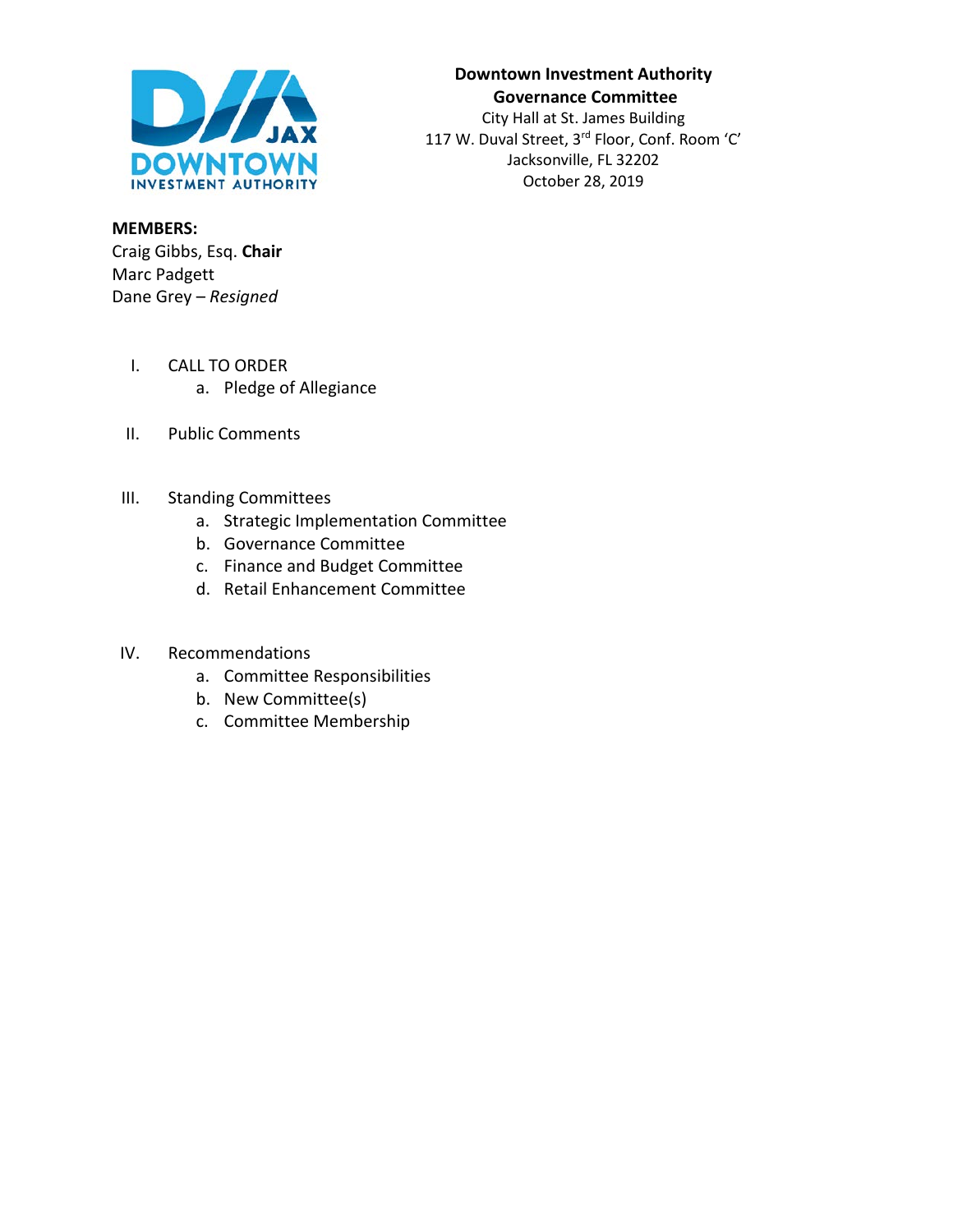

**Downtown Investment Authority Governance Committee Meeting** 

*Monday, October 28, 2019 – 1:00 p.m.* 

**City Hall at St. James 117 West Duval St., 3rd Floor Conference Room C**

### *DIA Governance Committee DRAFT MEETING MINUTES*

**Board Members Present:** Craig Gibbs, Committee Chair, Marc Padgett and Carol Worsham

**Committee Board Members Absent:** None

**Office of General Counsel:** John Sawyer

**Council Member:** None

**Attendees:** Lori Boyer, DIA Chief Executive Officer; Guy Parola, Operations Manager, and Karen Underwood-Eiland, DIA Executive Assistant

# **I. CALL TO ORDER**

### **a. Pledge of Allegiance**

Committee Chairman Gibbs called the Governance Committee meeting to order at approximately 1:00 p.m.

### **II. PUBLIC COMMENTS None**

### **III. STANDING COMMITTEES**

- a. Strategic Implementation Committee meets to review of Disposition RFP recommendations, parking strategy and potential privatization. Is also logical committee to consider recommendation of DRI consultant; Market Feasibility RFP, CRA and BID plan update. Park study and two-way street initiative as well as potential First Baptist strategy.
- b. Governance Committee meets once a year to vote on recommendations of a nominating committee for leadership and Bylaw changes.
- c. Finance and Budget Committee meets once a year to recommend and address the proposed budget of the coming year. A second meeting may be scheduled mid-year to discuss adjustments and unallocated funds.
- d. Retail Enhancement Committee meets to review and consider retail enhancement grants, scores grant applications, and discuss award recommendation and presents to the Board. There would be some modifications to the programs going forward and some new retail initiatives and may have a fair amount of work to do.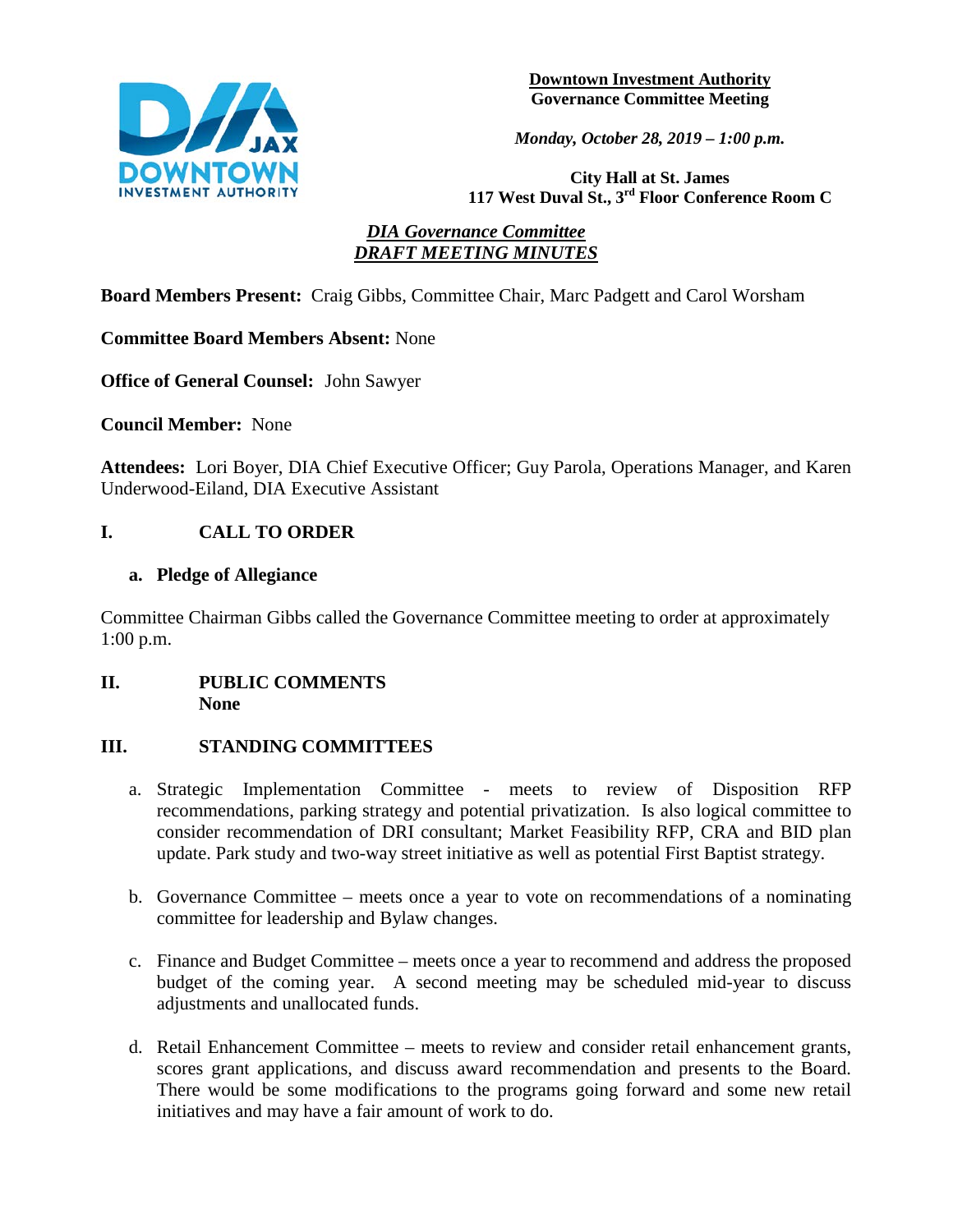Downtown Investment Authority Governance Committee Meeting October 28, 2019 Page 2 of 4

CEO Boyer reported that the Chair had previously raised a concern regarding committee quorums. She noted a major initiative regarding potential privatization or management of public parking.

A parking strategy was presented June 2019 that makes recommendations for changes in the DIA manage parking.

Upcoming projects below:

- The disposition of the Courthouse City Hall Site
- Landing site
- DRI and BID Plan update to discuss new incentives.
- Park Study
- Two-Way Street conversions

CEO Boyer recommended that the committee consider reassigning some of the responsibilities by creating another committee to share the workload.

Three committee members on Budget/Finance and Governance will be adequate.

Strategic Implementation and Retail Enhancement may need four members to have more members required to ensure more input. The Chair can serve to make up quorum and serve as a voting member.

#### CEO RECOMMENDATIONS

- **1.** Remove Chair from Specific Committee assignments in order to allow Chair to help fill quorum requirements and provide more buffer for absences of members
- **2.** Assign 3 (quorum 2) or 4 (quorum 3) members to each committee depending on subject matter. CEO Boyer suggested 3 members on Governance and 4 members on Strategic Implementation and new committee referenced below. Others could be either 3 or 4 depending on member interest.
- **3.** Create a new Committee and break out some of the Strategic Implementation efforts or property disposition RFP's and assist to new committee.
- **4.** Based on new Committee structure adopted by Governance, solicit committee interest options from Board members.
- **5.** Chair to appoint members of restructured committees.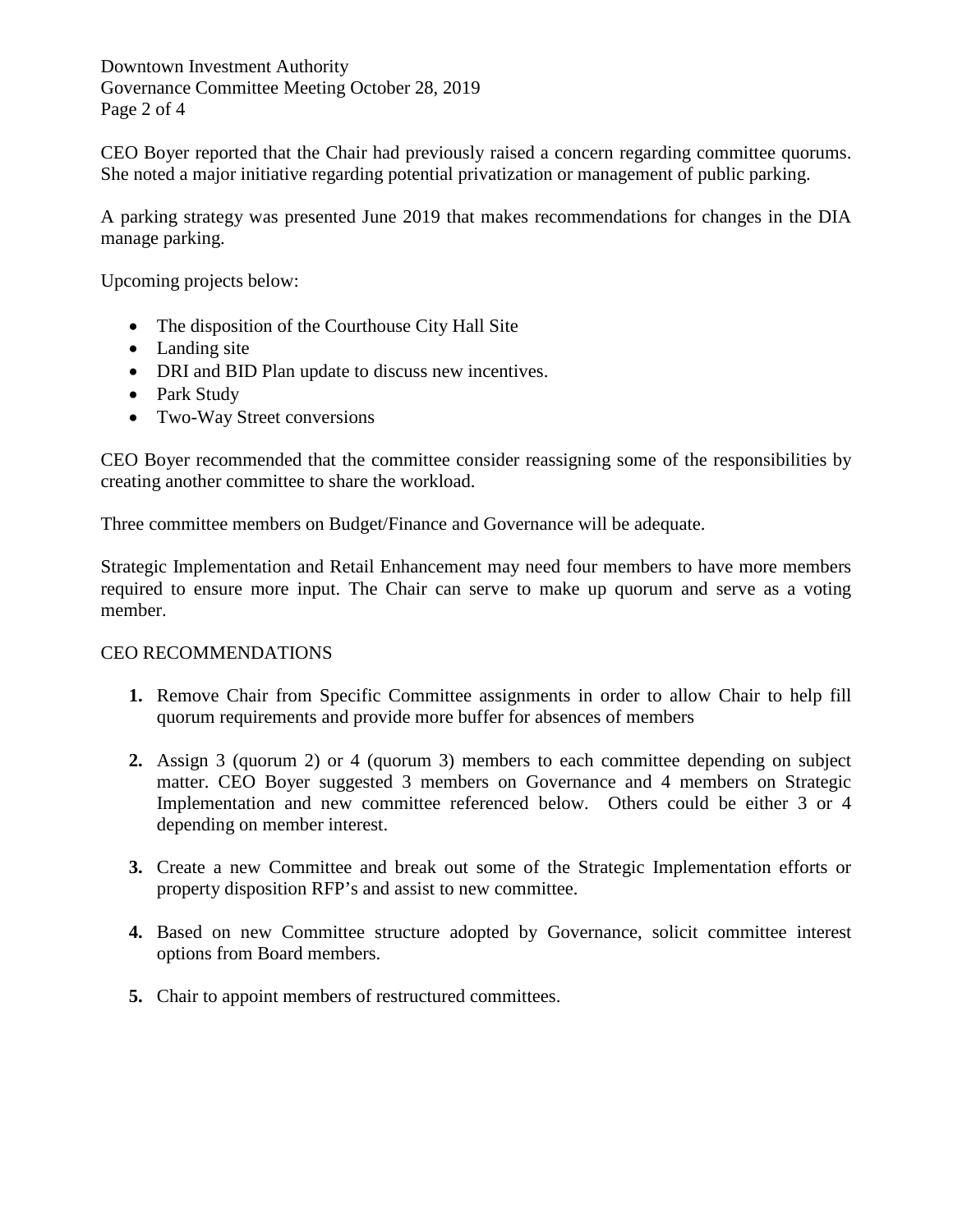Downtown Investment Authority Governance Committee Meeting October 28, 2019 Page 3 of 4

#### **IV. COMMITTEE RECOMMENDATIONS**

### **A MOTION WAS MADE BY BOARD MEMBER PADGETT AND SECONDED BY BOARD MEMBER GIBBS RECOMMENDING APPROVAL OF REMOVING CHAIR FROM SPECIFIC COMMITTEE ASSIGNMENTS IN ORDER TO ALLOW CHAIR TO HELP FILL QUORUM REQUIREMENTS AND PROVIDE MORE BUFFER FOR ABSENCES OF MEMBERS.**

#### **THE MOTION PASSED UNANIMOUSLY 2-0-0.**

Board Member Padgett was reluctant to create another committee due to the relative lack of members. Board Member Padgett provided options to spread the workload amongst more meetings or to have longer meetings with fewer committees**.** He also mentioned having two meetings backto-back as the Board meetings.

CEO Boyer raised concerns about the prospective workload of the Strategic Implementation Committee requiring several hour meetings. This committee will be holding several meeting during the next couple of months in addition to the Board meeting.

Board Member Worsham inquired if it would make sense to have a board workshop for particular large issues (like the parking study)? That processed was used when she was in DDRB.

Committee Chairman Gibbs suggested the committee to amalgamate Retail Enhancement with the new Property Disposition committee. He also wanted to take advantage of current Retail Enhancement Chair Barakat' property expertise and using it in the property disposition realm. CEO Boyer agreed this could be an option to share the workload.

CEO Boyer recommended allocating new DIA appointees to the Strategic Implementation and Retail Enhancement Committees to replenish those committees.

Referencing recommendation 3, Board Member Padgett was not in favor of creating a new committee.

### **A MOTION WAS MADE BY CHAIRMAN GIBBS AND SECONDED BY BOARD MEMBER PADGETT RECOMMENDING APPROVAL OF KEEPING PARKING WITH STRATEGIC IMPLEMENTATION AND ADDING PROPERTY DISPOSITION TO RETAIL ENHANCEMENT BY RENAMING IT TO RETAIL ENHANCEMENT AND PROPERTY DISPOSITION UNTIL A NEW NAME IS CREATED.**

#### **THE MOTION PASSED UNANIMOUSLY 2-0-0.**

Committee Chairman Gibbs will serve on the Strategic Implementation until the new board members are appointed.